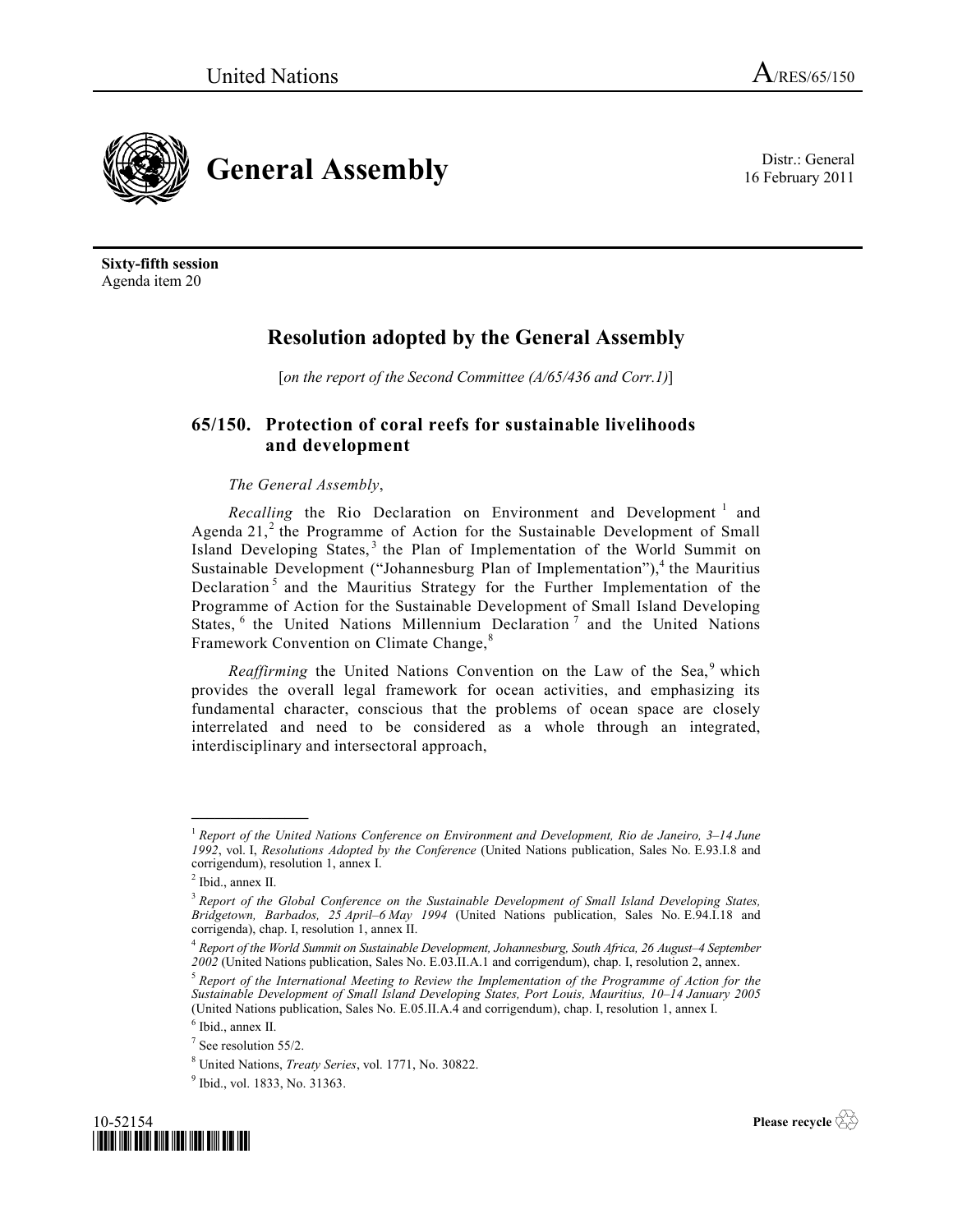*Recalling* the Convention on Biological Diversity<sup>10</sup> as an important instrument in the conservation and sustainable use of marine biodiversity,

*Recalling also* biodiversity-related conventions and organizations, including the Convention on International Trade in Endangered Species of Wild Fauna and Flora, <sup>11</sup> the Convention on Wetlands of International Importance especially as Waterfowl Habitat,<sup>12</sup> the Convention on the Conservation of Migratory Species of Wild Animals,<sup>13</sup> the Convention for the Protection, Management and Development of the Marine and Coastal Environment of the Eastern African Region,<sup>14</sup> the United Nations Educational, Scientific and Cultural Organization and the Food and Agriculture Organization of the United Nations,

*Recognizing* the role of national legislation in the context of the protection of coral reefs and related ecosystems within national jurisdictions,

*Recalling* its annual resolutions on oceans and the law of the sea and on sustainable fisheries, including resolution 61/105 of 8 December 2006, its resolution 63/214 of 19 December 2008, entitled "Towards the sustainable development of the Caribbean Sea for present and future generations", its resolution 64/73 of 7 December 2009 on the protection of global climate for present and future generations of humankind, its resolution 64/203 of 21 December 2009 on the Convention on Biological Diversity and its resolution 64/236 of 24 December 2009, in which it decided to organize, in 2012, the United Nations Conference on Sustainable Development, and other relevant resolutions,

*Taking note* of the Manado Ocean Declaration, adopted by the World Ocean Conference on 14 May 2009, and the Jakarta Mandate on Marine and Coastal Biological Diversity of 1995,<sup>15</sup>

*Noting* the work of the secretariat of the Convention on Biological Diversity on marine and coastal biodiversity, in particular on coral reefs and related ecosystems, and the outcome of the tenth meeting of the Conference of the Parties to the Convention, held in Nagoya, Japan, from 18 to 29 October 2010, including in relation to the updating and revision of the strategic plan for the post-2010 period,<sup>16</sup>

*Noting also* the request made by the Conference of the Parties to the Convention on Biological Diversity, at its tenth meeting, to the Executive Secretary of the Convention<sup>17</sup> to prepare, subject to the availability of financial resources, a report on the progress made in the implementation of the specific workplan on coral bleaching adopted by the Conference of the Parties in its decision VII/5,  $^{18}$ 

*Recognizing* that millions of the world's inhabitants depend on the health of coral reefs and related ecosystems for sustainable livelihoods and development, as they are a primary source of food and income, add to the aesthetic and cultural

**\_\_\_\_\_\_\_\_\_\_\_\_\_\_\_**

<sup>10</sup> Ibid., vol. 1760, No. 30619.

<sup>&</sup>lt;sup>11</sup> Ibid., vol. 993, No. 14537.

<sup>&</sup>lt;sup>12</sup> Ibid., vol. 996, No. 14583.

<sup>13</sup> Ibid., vol. 1651, No. 28395.

 $14$  Available from [www.u](www.)nep.org.

 $15$  See A/51/312, annex II, decision II/10.

<sup>16</sup> See UNEP/CBD/COP/10/27.

 $17$  Ibid., annex, decision X/29, para. 74.

<sup>&</sup>lt;sup>18</sup> See UNEP/CBD/COP/7/21, annex, decision VII/5, annex I, appendix 1.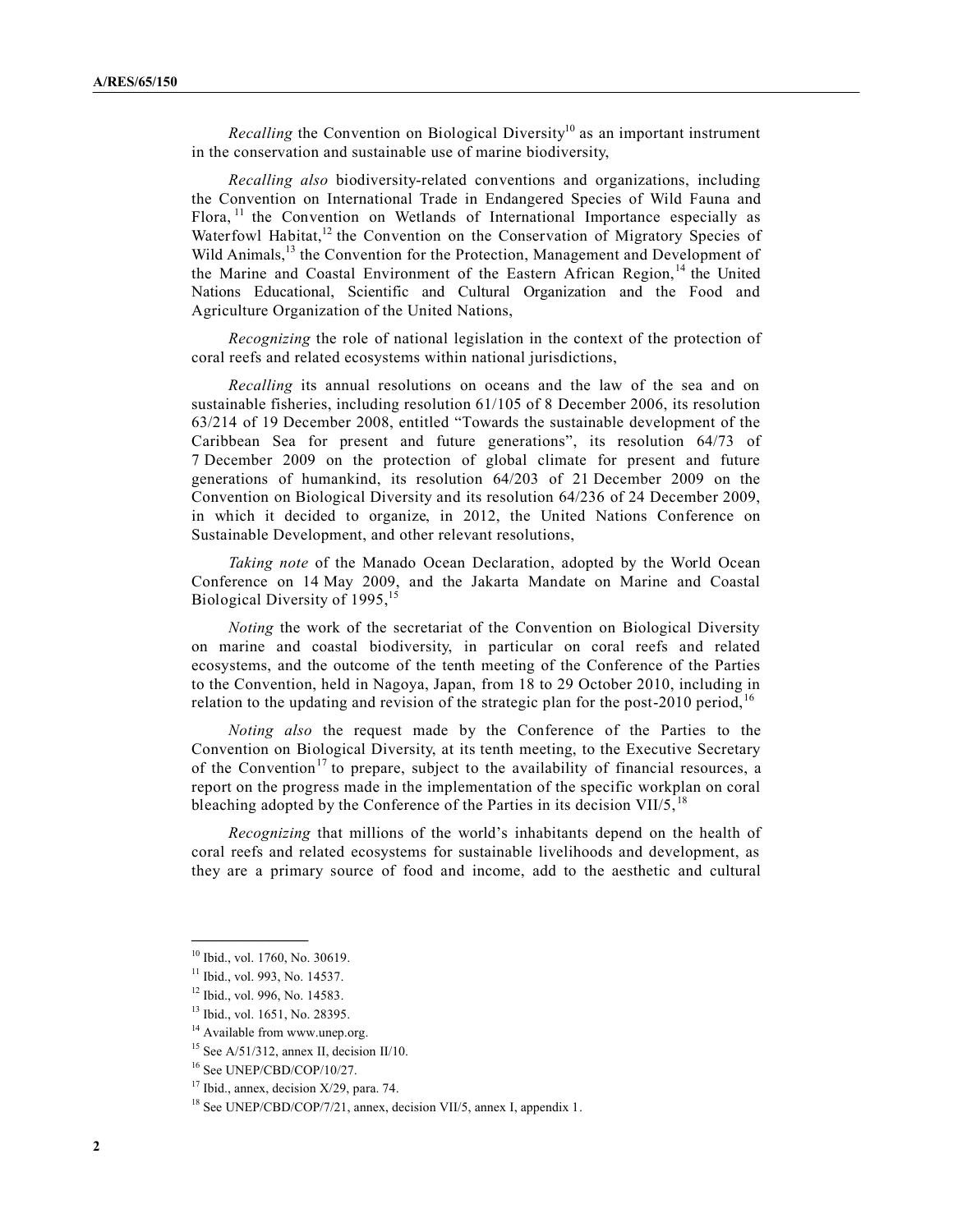dimensions of communities and also provide for protection from storms, tsunamis and coastal erosion,

*Expressing grave concern* about the adverse impact of climate change and ocean acidification on the health and survival of coral reefs and related ecosystems around the world, including through sea-level rise, the increase in the severity and incidence of coral bleaching, rising sea surface temperature and higher storm intensity, combined with the synergistic negative effects of waste run-off, overfishing, destructive fishing practices, alien invasive species and coral mining,

*Maintaining* that the United Nations Framework Convention on Climate Change is the primary international, intergovernmental forum for negotiating the global response to climate change, and calling upon States to take urgent global action to address climate change in accordance with the principles identified in the Convention, including the principle of common but differentiated responsibilities and respective capabilities,

*Acknowledging* that, in many countries, indigenous and local communities have a distinctive relationship with marine and coastal environments, including coral reefs and related ecosystems, and in some cases ownership thereof, in accordance with national legislation, and that such peoples have an important role to play in the protection, management and preservation of those reefs and related ecosystems,

*Acknowledging also* the leadership role in tropical marine ecosystem management provided by the International Coral Reef Initiative, a partnership of Governments, international organizations and non-governmental organizations, and its twenty-fifth general meeting, held in Samoa from 8 to 12 November 2010 under the co-chairmanship of Samoa and France,

*Welcoming* regional initiatives, including the Coral Triangle Initiative on Coral Reefs, Fisheries and Food Security, the Micronesia Challenge, the Caribbean Challenge, the Eastern Tropical Pacific Seascape project, the West Indian Ocean Partnership, the West African Conservation Challenge and the Regional Initiative for the Conservation and Wise Use of Mangroves and Corals for the Americas Region,

*Welcoming also* the efforts of the agencies, programmes and funds of the United Nations system in the field of the protection of marine biodiversity and, in particular, coral reefs and related ecosystems,

1. *Urges* States, within their national jurisdictions, and the competent international organizations, within their mandates, given the imperative for action, to take all practical steps at all levels to protect coral reefs and related ecosystems for sustainable livelihoods and development, including immediate and concerted global, regional and local action to respond to the challenges and to address the adverse impact of climate change, including through mitigation and adaptation, as well as of ocean acidification, on coral reefs and related ecosystems;

2. *Also urges* States to formulate, adopt and implement integrated and comprehensive approaches for the management of coral reefs and related ecosystems under their jurisdiction, encourages regional cooperation in accordance with international law regarding the protection and enhancement of the resilience of coral reefs, and in that respect calls upon development partners to support such efforts in developing countries, including through the provision of financial resources, capacity-building, environmentally sound technologies and know-how on mutually agreed terms, as well as the exchange of relevant scientific, technical, socio-economic and legal information, to enable developing countries to take all